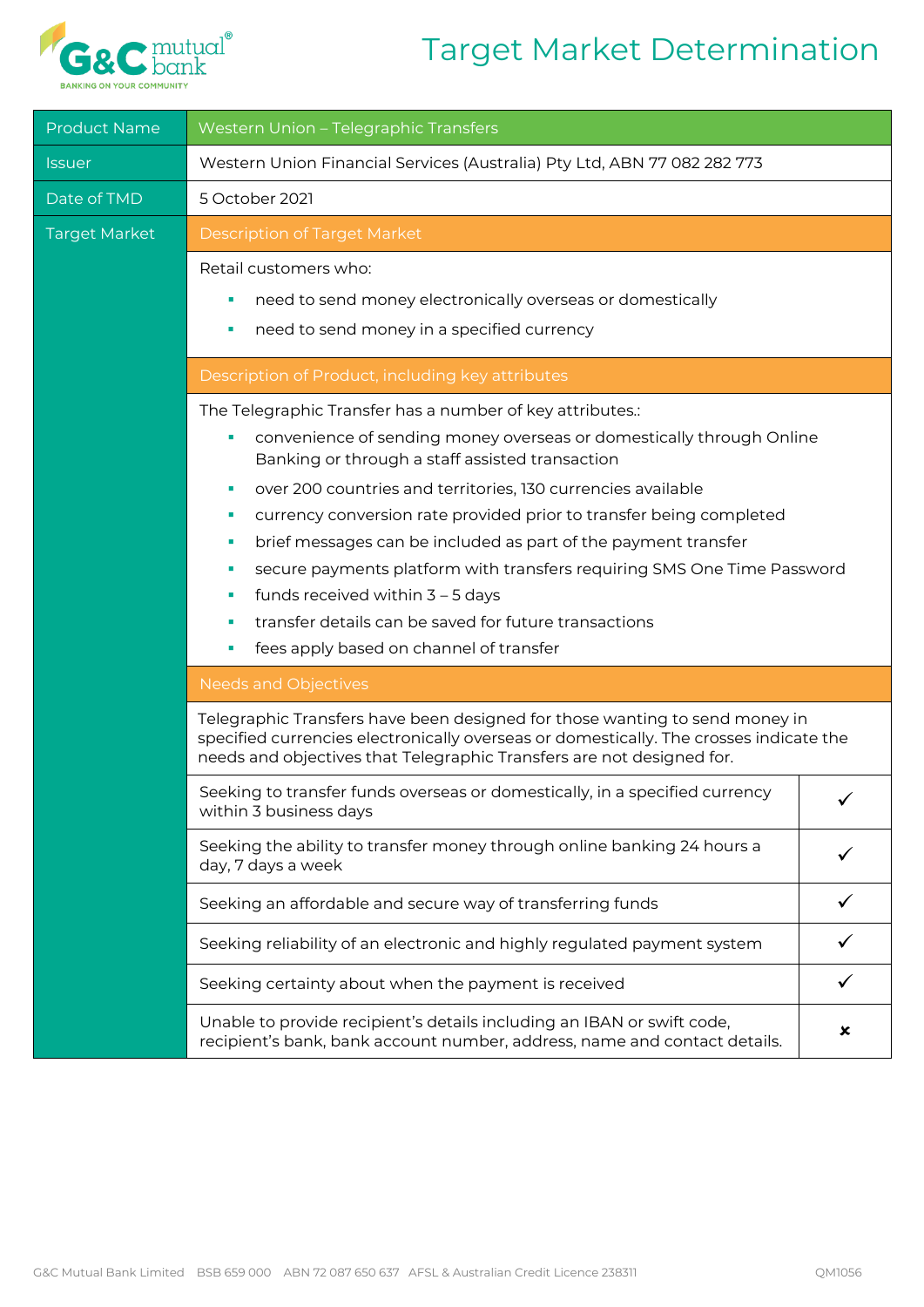| <b>Target Market</b><br>Cont'     | <b>Financial Situation Considerations</b>                                                                                                                                                                                                                                                                                                                                                                                                  |   |  |  |
|-----------------------------------|--------------------------------------------------------------------------------------------------------------------------------------------------------------------------------------------------------------------------------------------------------------------------------------------------------------------------------------------------------------------------------------------------------------------------------------------|---|--|--|
|                                   | A customer who requires a simple transaction channel for transferring money overseas<br>and domestically to manage their financial needs.                                                                                                                                                                                                                                                                                                  |   |  |  |
|                                   | Cost effective and secure option for transferring money                                                                                                                                                                                                                                                                                                                                                                                    |   |  |  |
|                                   | $\checkmark$<br>Competitive exchange rates                                                                                                                                                                                                                                                                                                                                                                                                 |   |  |  |
|                                   | Range of currencies to send and receive funds                                                                                                                                                                                                                                                                                                                                                                                              |   |  |  |
|                                   | Wide range of ages and life stages                                                                                                                                                                                                                                                                                                                                                                                                         | ✓ |  |  |
|                                   | Consistency with the Target Market                                                                                                                                                                                                                                                                                                                                                                                                         |   |  |  |
|                                   | When assessing the key attributes, we consider Telegraphic Transfers are likely to be<br>consistent with the likely objectives, financial situation and needs of those in the target<br>market.                                                                                                                                                                                                                                            |   |  |  |
|                                   | Individual customers will need to consider whether a Telegraphic Transfer meets their<br>specific objectives, financial situation and needs in accordance with the Account and<br>Access Facility Terms & Conditions and product Fees and Charges.                                                                                                                                                                                         |   |  |  |
| <b>Distribution</b><br>Conditions | This product is designed to be distributed through the following channels:                                                                                                                                                                                                                                                                                                                                                                 |   |  |  |
|                                   | Western Union's network of approved distributors who hold an AFS licence<br>a,                                                                                                                                                                                                                                                                                                                                                             |   |  |  |
|                                   | online banking via a Western Union approved system<br>ш                                                                                                                                                                                                                                                                                                                                                                                    |   |  |  |
|                                   | targeted advertising<br>ш                                                                                                                                                                                                                                                                                                                                                                                                                  |   |  |  |
|                                   | in person through a Western Union approved partner<br>ш                                                                                                                                                                                                                                                                                                                                                                                    |   |  |  |
|                                   | The distribution of this product is subject to the following conditions and restrictions:                                                                                                                                                                                                                                                                                                                                                  |   |  |  |
|                                   | this service can only be arranged via a Western Union approved system<br>u,                                                                                                                                                                                                                                                                                                                                                                |   |  |  |
|                                   | it can be sold to customers within the target market without the customer being<br>a,<br>provided with any financial product advice or, with either general or personal<br>advice                                                                                                                                                                                                                                                          |   |  |  |
|                                   | The distribution conditions will make it likely that customers who use Telegraphic<br>Transfers are in the target market, as we consider that the distribution conditions are<br>appropriate and will enable us to direct the Telegraphic Transfers to the class of<br>customers who fall within the target market set out above. This has been determined<br>based on an assessment of the distribution conditions and the target market. |   |  |  |